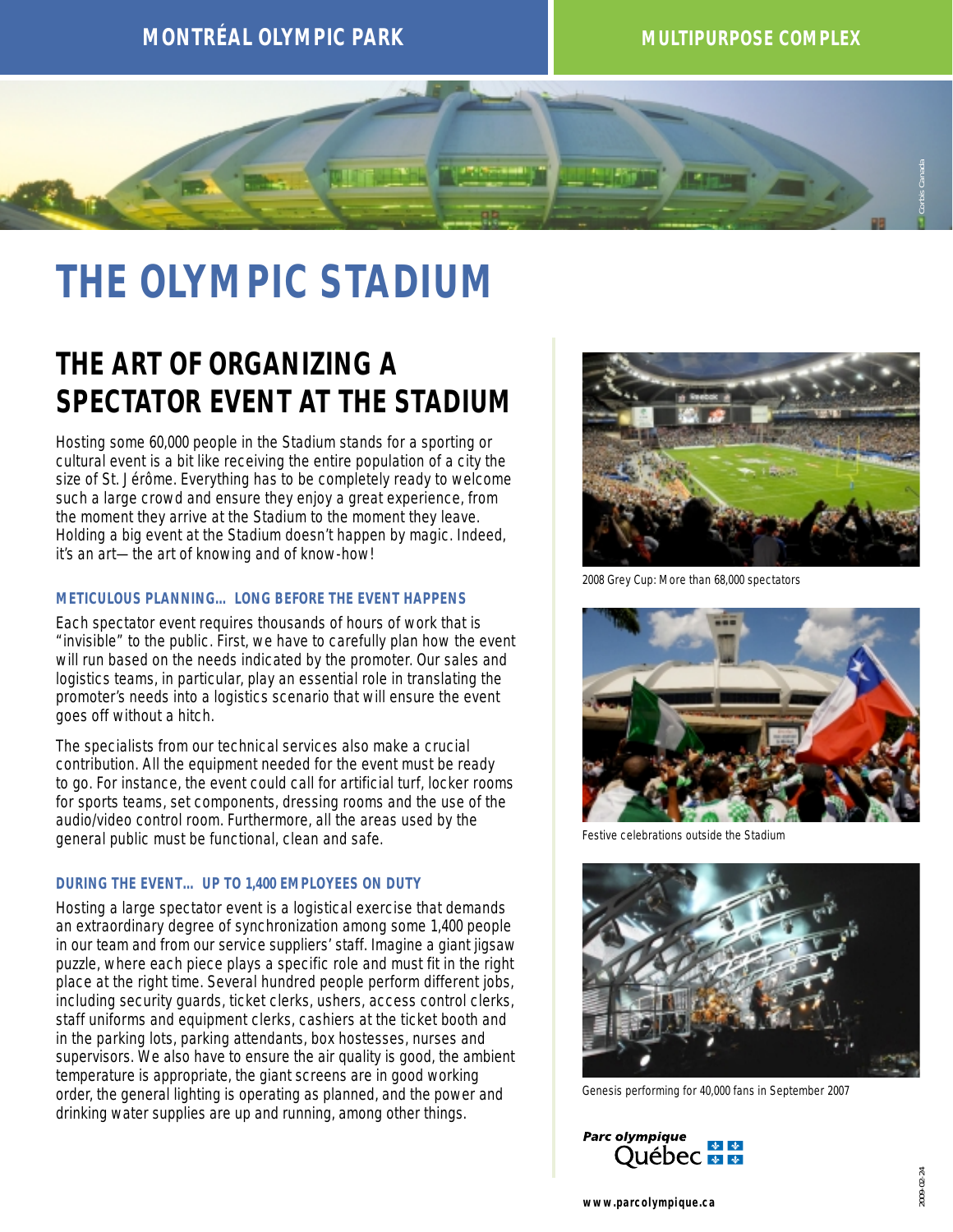

## **THE OLYMPIC STADIUM** *(continued)*

This means we need technicians, plumbers, electricians, engineers and others on site. Hundreds of employees at the food concessions prepare and sell tens of thousands of beverages and snacks. Also, the maintenance teams are on duty all-event long.

#### **AFTER THE EVENT, THE BIG CLEAN-UP… THEN ONTO THE NEXT!**

Once all the spectators have left the Stadium perimeter, we have to take down all the components that were used for the event, collect tons of recyclable materials and clean the stands, washrooms and other indoor and outdoor public areas. At the same time, we have to prepare the Main Room for the next event. More often than not, set-up for a new event follows swiftly on the heels of the previous event's take-down, and transformation of the room must begin immediately. In fact, take-down and set-up take place day and night. And while all this is going on, administrative tasks such as accounting need to be done promptly.

### **THOUSANDS OF PERSON-HOURS OF WORK**

A spectator event that lasts a few hours and draws a crowd of about 60,000 people requires weeks of preparation. Before, during and after the event, some 15,200 person-hours of work are put in, both by our employees and those of our service suppliers. One could fly from Montréal to Paris 2,338 times in the same number of hours.

Furthermore, most large venues in Montréal would need more than 20 days to take in the 60,000 spectators that come to the Stadium in a single day! The Olympic Stadium is the only place in Québec capable of staging extremely large-scale indoor events. Our Main Room can accommodate over 60,000 spectators at once. The maximum capacity of the next biggest room in Montréal is 22,000 people.

We derive great satisfaction from knowing that an event, from the time the first spectator arrives to the time the last one leaves, appears to unfold effortlessly despite the very real challenges involved. All that "invisible" work that takes place behind the scenes has just one goal: to satisfy the promoter and, of course, all the people attending the event.



2007 FIFA U-20 World Cup soccer tournament games



Logistical challenge: hosting nine soccer games in six days



Games, concerts, motor sports: a little something for everyone